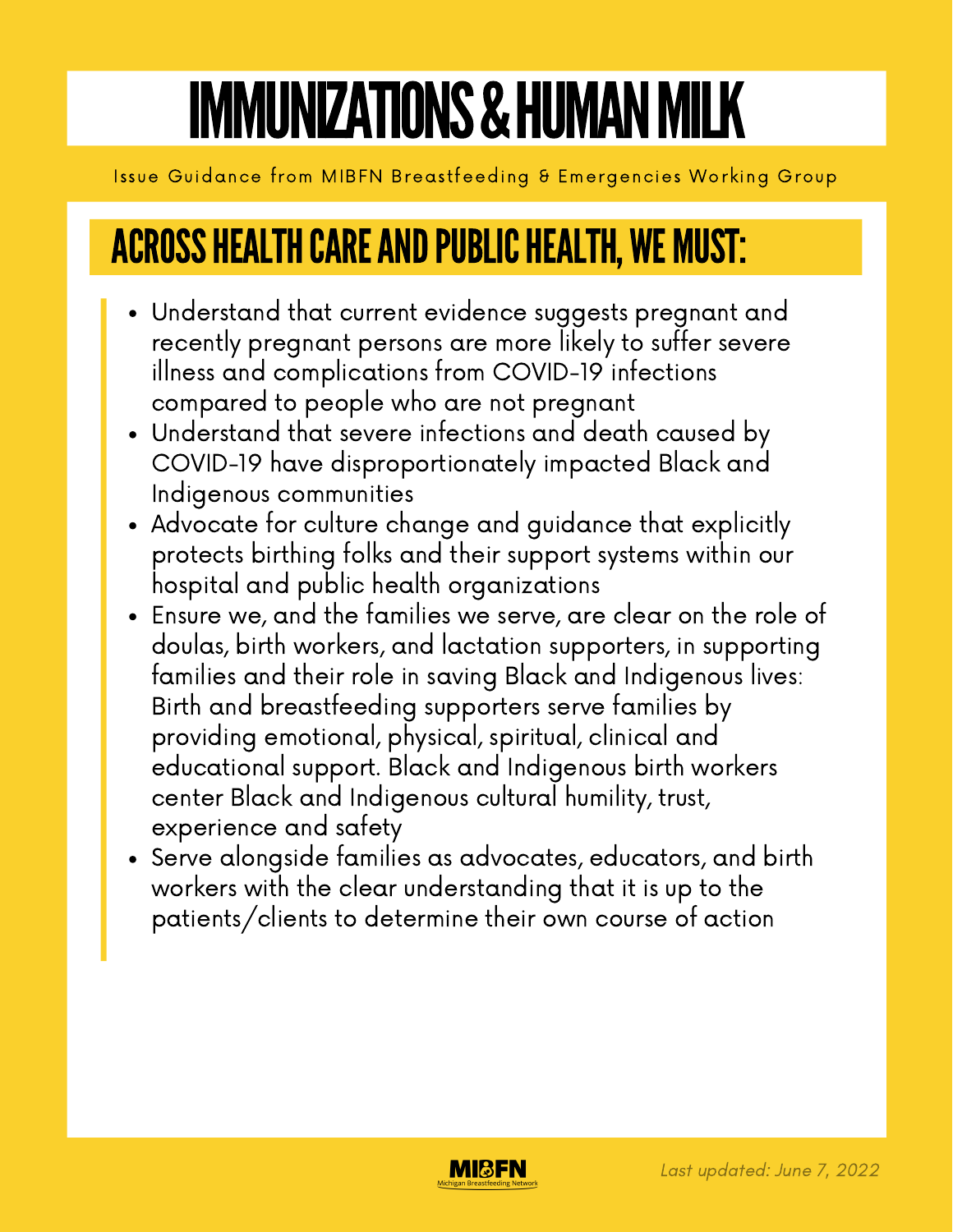# IMMUNIZATIONS & HUMAN MILK

### Issue Guidance from MIBFN Breastfeeding & Emergencies Working Group

### A BETTER WAY FORWARD FOR PROVIDERS/PUBLIC **HEALTH PROFESSIONALS:**

- Trust Black and Indigenous birthing people and their care teams, especially when they voice concerns over their health during pregnancy, labor, delivery, and postpartum
- Support breastfeeding and stress the importance of human milk based on multiple factors: protective against COVID-19; in the face of formula recalls and shortages, highlight the dangers of human milk substitutes and the health risks infant formula poses to infants
- Be educated about the value of human milk and risks of human milk substitutes especially in light of the current COVID-19 pandemic
- Partner with, and equitably compensate, birth workers and breastfeeding clinicians who reflect and represent the families in the community where you serve to ensure families - and most specifically, Black and Indigenous families - have access to accurate information - including education and resources to prevent COVID-19 infection
- Ensure policies do not disproportionately impact Black and Indigenous families who are already marginalized and disproportionately impacted by COVID-19
- Operationalize equitable access to donor milk for families
- Remove birth team restrictions
- Eliminate vaccination mandates for birth workers
- Incorporate guidance from both domestic and international public health organizations, such as the WHO and CDC. While CDC is based in the US and is most widely cited in determining policy domestically, WHO reflects the worldwide population and is inclusive of evidence gathered in countries with more systemic support for birthing and breastfeeding families
- Provide equitable access to the most up to date evidence, information, and resources related to the benefits of timely vaccination to protect birthing and breastfeeding families from communicable diseases like COVID-19
- Protect breastfeeding, because breastfeeding protects against the spread of COVID-19
- Directly connect families with breastfeeding support and provide warm handoffs so that families receive the services they need from trusted community providers that listen to and immediately address their concerns to ensure quality care